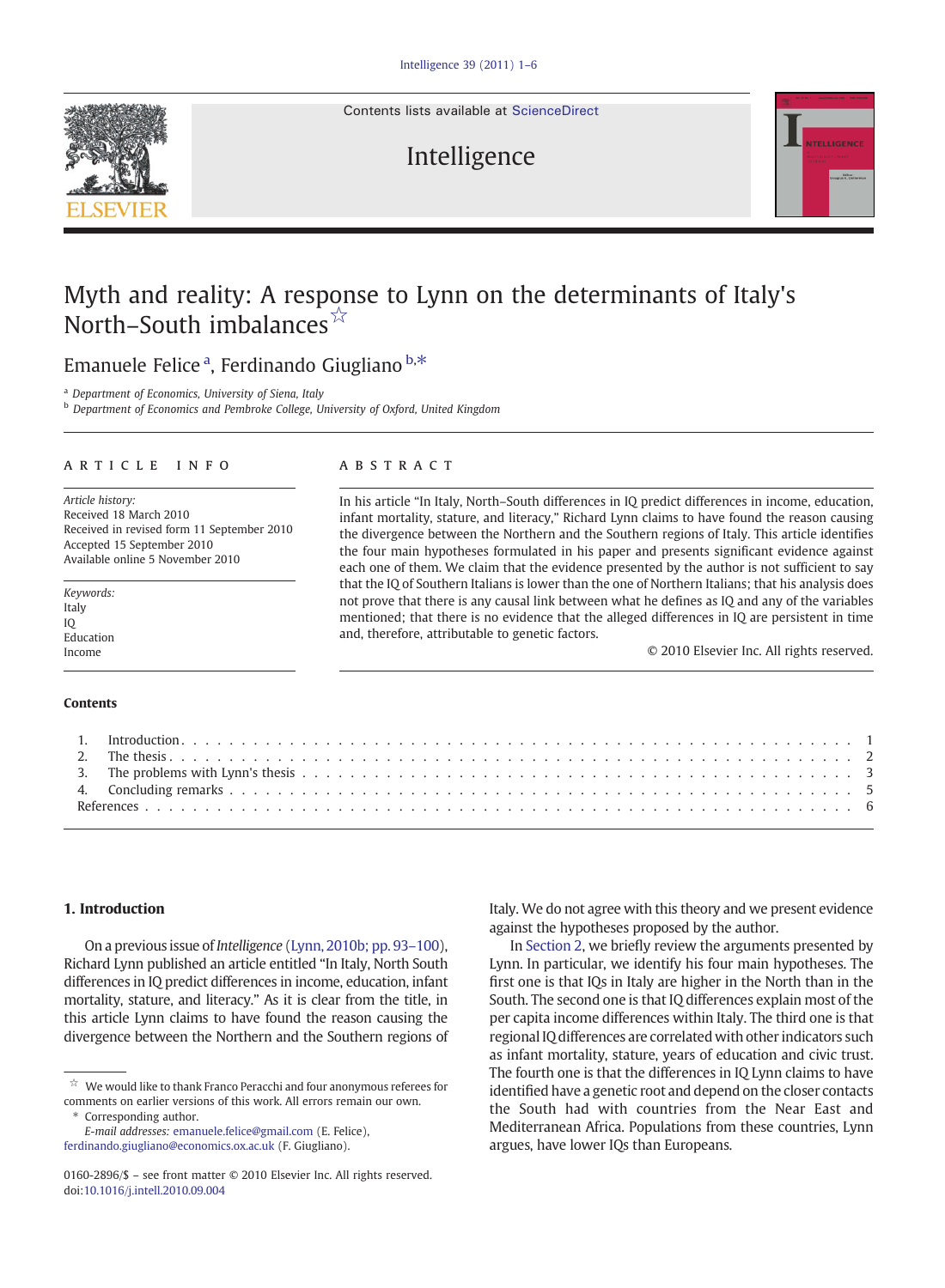<span id="page-1-0"></span>In [Section 3,](#page-2-0) we argue that the first three hypotheses suffer from substantial and methodological shortcomings, which are serious enough to invalidate the entire thesis, i.e. that persistent IQ differentials have determined persistent differences in income as well in the other indicators. On the basis of this evidence, we also challenge the fourth hypothesis proposed by Lynn, which is intrinsically linked to the first three ones.

[Section 4](#page-4-0) presents some concluding remarks on the methodology of social sciences. When scholars are interested in discovering the ultimate causative link between correlated variables, it is essential to address the problem of endogeneity. In-depth historical investigation can assist to solve this problem by helping to identify the right variables which need to be included in the model.

### 2. The thesis

As correctly emphasised by Lynn, there is a vast literature on the issue of why Northern and Southern Italy are characterised by such dramatic differences in per capita income. Among the explanations proposed, the most popular are the geographic ones, those relative to the different endowment of civic trust and social capital and those referring to the differential treatment of the two macro-regions by the Italian government. Lynn suggests that he has found evidence for a different explanation, the genetic one. In particular, he argues that  $(i)$  IQs are lower in the South and that  $(ii)$  this is due to genetic admixture with populations from the Near East and North Africa. In this section we outline the thesis by Lynn in more details.

Lynn begins by arguing that, as far as we know, the South has always been economically more backward than the North. This is done using evidence from [Eckaus \(1961\)](#page-5-0), presented in [Peracchi \(2008\),](#page-5-0) which shows that, in 1861, per capita income in the North was about 15–20% higher than in the South. Using a quotation by [Putnam \(1993\)](#page-5-0), Lynn claims that the difference had increased to 50% by 1911, to then persist into the 1960s and into the 21st century. These data present a picture of initial divergence, followed by a substantial stabilisation of the differential.

In the second section of the introduction, Lynn offers a tour d'horizon of his previous studies which outline the existence of a positive relation between intelligence and income. He presents three sets of evidence. The first one includes studies arguing for the presence of this link at the individual level. The second one includes research supporting the existence of the link across different groups within the same country (including the group which is most relevant for his studies on Italy, that is regions). The third one includes papers presenting evidence on the existence of this link at the international level, i.e. that nations with higher average IQ are characterised by higher income.

In this section, Lynn also makes three claims that are essential for the rest of the paper. The first one is that sociocultural, economic and other comparable factors have genetic components, a point also made in a large literature showing that both educational performance ad IQ are strongly genetically linked (see [Petril & Wilkerson, 2000; Bartels, Rietveld, van](#page-5-0) [Baal, & Boomsma, 2002; Kovas, Harlaar, Petrill, & Plomin, 2005](#page-5-0) [and Wainwright et al., 2005](#page-5-0)), and that the correlation between IQ and income also implies causation. To support this point, Lynn refers to a paper by [Schmidt and Hunter \(1998\)](#page-5-0) and claims that'those with higher IQs workmore efficiently and can supply goods and services with greater value than those with lower IQs, and, consequently, can command higher incomes' ([Lynn, 2010b](#page-5-0), p. 94).

The second one is that this causative link also extends to states, 'because populations are aggregates of individuals, and populations with higher IQs can supply goods and services with greater value than those with lower IQs, and hence command higher incomes' ([Lynn, 2010b, p. 95\)](#page-5-0). The third claim is that IQ is heritable at the level of a population and that a population is not a state or a region, i.e. a territorial aggregate of individuals, but a racial aggregation. The basic text where this hypothesis is presented and discussed is the world-encompassing review of differences in intelligence published by [Lynn, 2006](#page-5-0), Race Differences in Intelligence, where the author claims, for example, that although half of IQ deficit in black Africans can be explained by malnutrition, the other half is racially genetic.

Following this introductory section, the paper proceeds to examine three hypotheses relating, specifically, to the Italian case. The first proposition is that IQs in Italy are higher in the North than in the South. The only direct evidence on IQs in the Italian regions presented by the author regards the Piagetian tests reported in [Peluffo \(1962, 1964,1967\)](#page-5-0). However, the results of these tests are not very highly correlated with the results of tests of intelligence, as the correlation obtained by [Jensen \(1980\)](#page-5-0) and presented by Lynn is only equal to 0.49. Lynn does not use these tests in the rest of his study, as he prefers to rely on three different proxies. The first one, which he uses most extensively, is results in the 2006 PISA (Program for International Student Assessment) study of reading comprehension, mathematical ability and science understanding, administered to 15 year olds in 52 countries. Lynn suggests that this is a good proxy of IQ as the reading and the mathematics tests in the PISA study are, respectively, tests of verbal comprehension and of quantitative reasoning, which are both major components of general intelligence. Additionally, science understanding is highly correlated with general intelligence. The second proxy is the percentage of the population which was literate in  $1880$ <sup>1</sup> The third proxy is the number of 'significant figures' (i.e. those who have made significant contributions to science, literature, music and art) who were born in Northern, Central and Southern Italy between 1400 and 1950. These data come from the work by [Murray \(2003\).](#page-5-0) The three proxies all indicate better results for the Northern regions than for the Southern ones. Scores in the PISA test are higher in the North and so is the number of 'significant figures' born there in the years between 1400 and 1950 and the literacy rate in 1880. Lynn concludes that this evidence is sufficient to state that IQ is lower in the South than in the North.

The second proposition which Lynn aims to test is that IQ differences explain most of the per capita income differences within Italy. Initially, he tests this hypothesis by presenting correlations between educational attainment in 2006 (which he calls IQ, as he claims that the results in the PISA test are a good proxy for IQ) and per capita income in 2003, finding a correlation of 0.937. Subsequently, Lynn argues that this

 $1$  The data come from [Tabellini \(2007\).](#page-5-0)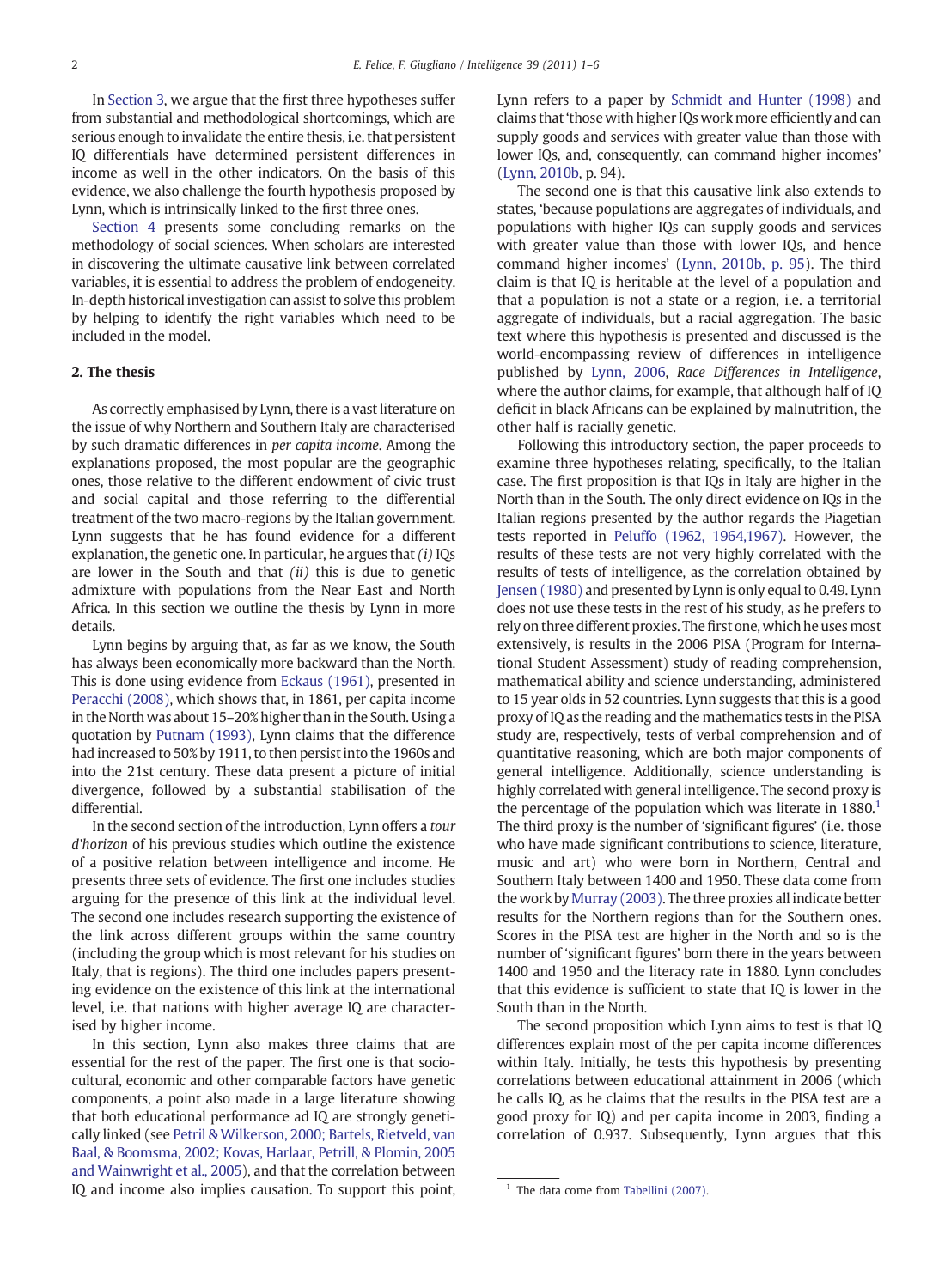<span id="page-2-0"></span>correlation also implies causation and does so on the basis of results from behavioural genetic research, known as genotype– environment correlation [\(Plomin, DeFries, & McCleam, 1990\)](#page-5-0). These correlations between population IQ and per capita income 'arise through a positive feedback loop in which the population IQ is a determinant of per capita income and per capita income is a determinant of the population IQ' ([Lynn,](#page-5-0) [2010b, p. 97](#page-5-0)). Lynn hypothesises the presence of this positive feedback loop in the Italian case without, however, trying to disentangle the two effects.

The third proposition is that regional IQ differences, or what Lynn claims to have measured as such, are correlated with other indicators such as infant mortality, stature, years of education and civic trust. The first variable is calculated using data on regional mortality in 1954–7, and 1999–2002 from [Felice](#page-5-0) [\(2007a\).](#page-5-0) The second variable is calculated using data on the statures of military conscripts born in 1855, 1910, 1927 and 1980 from [A'Hearn, Peracchi, and Vecchi \(2009\)](#page-5-0) and from [Arcaleni \(2006\).](#page-5-0) The third variable is measured as the number of years of education in 1951, 1971 and 2001 and is taken from [Felice \(2007a\)](#page-5-0). The fourth variable is not calculated for the Italian case: in fact, Lynn simply quotes the results of a study at the international level and claims that this also applies to the Italian case. Once again, the strategy employed to prove this link is to use bivariate correlations, interpreted as showing a causative link on the basis of the genotype–environment correlation and of a seemingly plausible reasoning which, however, is not proved empirically.

In a last paragraph, Lynn presents his explanation for the presence of differences in what he refers to as IQ in the Italian regions. He discards the hypothesis that this may be due to 'selective migrations', as he suggests that migrations only started in the 1890s while differences in income and in 'IQ' (measured through the second and the third proxies described above) go back centuries. The explanation Lynn provides is, instead, a genetic one. He claims that 'populations of the North and South are genetically different and these genetic differences are related to differences in intelligence' [\(Lynn, 2010b](#page-5-0), p. 98). He corroborates the first part of this statement using evidence from a study by one of the world leading geneticists [\(Cavalli-Sforza, Menozzi, & Piazza, 1994\)](#page-5-0) which argues that the population in the North of Italy shows similarities with countries of Central Europe, while the inhabitants of Central and Southern Italy are more similar to those coming from Mediterranean countries. The second part of the statement is supported by his previous research, which shows that there are differences in IQ between Europeans and inhabitants of North Africa and the Near East, and that the latter have a much lower IQ. In Lynn's words, this 'explains the North–South gradient of IQ in Italy in which the regional IQs do not show a clear dichotomy between North and South but rather a gradient in which IQs decline steadily with more Southern latitude' ([Lynn, 2010b, p. 99](#page-5-0)).

#### 3. The problems with Lynn's thesis

The first argument put forward by Lynn is that IQs in Italy are higher in the North than in the South. The problem with this statement is that, in most of his study, the author does not use a direct measure of IQ but a proxy, namely results in the PISA tests. It is true that a high correlation between PISA scores and

|--|--|--|--|--|

Per capita income and quality of public school in Italian regions.

| Region                | Per capita income<br>(2003, current euros) | Quality of public<br>schools |
|-----------------------|--------------------------------------------|------------------------------|
| Friuli Venezia Giulia | 20.750                                     | 6.99                         |
| Trentino              | 23.079                                     | 7.29                         |
| Veneto                | 20.338                                     | 7.09                         |
| Lombardy              | 22.639                                     | 6.99                         |
| Piedomont             | 20.519                                     | 6.56                         |
| Liguria               | 20,000                                     | 6.69                         |
| Emilia Romagna        | 22.439                                     | 7.26                         |
| Abruzzi               | 15.480                                     | 6.58                         |
| Campania              | 11.862                                     | 5.02                         |
| Apulia                | 12,030                                     | 5.81                         |
| Sardinia              | 13,722                                     | 6.51                         |
| Sicily                | 12.488                                     | 5.69                         |
| Pearson correlation   |                                            | 0.885                        |
| Sources: see text     |                                            |                              |

the results of IQ tests has been reported ([Rindermann, 2007\)](#page-5-0). However, there are a number of factors which may affect the different performance of students in the PISA tests and which may have nothing to do with IQ. A first possible factor is school quality. There is a well-established literature dealing with regional differences in school quality in Italy, one which the author does not cite and seems to be unfamiliar with. The work by [Checchi and Jappelli \(2004\),](#page-5-0) for instance, reports a quality score of public schools by regions in 1993 (both as perceived by parents and as measured by indicators of school resources). Table 1 clearly indicates the presence of a North–South gradient, with Campania, Apulia, and Sicily at the bottom. There is no doubt that differences in PISA scores are not just caused by school quality. The influential report by [Coleman](#page-5-0) [\(1966\)](#page-5-0) shows the presence of a strong correlation between family and social backgrounds and schools' performance. Yet, once again, this has nothing to do with racial differences in intelligence: in the case of Italy, the different results in the PISA scores may be due to different socio-economic conditions, not to regional differences in IQ.

The problems of using the literacy rate in 1880 as a proxy for IQ is analogous: the measure is undoubtedly a mere indicator of educational attainment, as, of course, no one would ever think that the IQ of the Southerners was so low that it prevented them from merely learning how to read and write. The reason literacy was so low in the Southern regions was that, until 1861, they formed a different state, the Kingdom of the Two Sicilies, which did not promote compulsory education, unlike the preunitarian states of Northern Italy. Once compulsory education was extended to the South (from 1861) and after adequate financial resources were spent for its provision by the Italian State (from 1911), the Southern regions converged in literacy (for an overview, see [Felice, 2007a\)](#page-5-0). The problem with literacy in 1880 laid merely in willingness and resources, as it does nowadays, when willingness and resources are enough to produce convergence in literacy, but not in more sophisticated measures of school attainment.<sup>2</sup>

 $^{\rm 2}$  It is worth noting that the lack of compulsory education in the Southern Kingdom may also be regarded as the ultimate reason for the higher illiteracy rates (for figures, see [Felice, 2007b](#page-5-0), p. 47) and lower reported IQ ([Sowell, 1981;](#page-5-0) more recently [te Nijenhuis, de Jong, Evers, & van der Flier,](#page-5-0) [2004\)](#page-5-0) of Southern immigrants in the US. This is a further reason to properly consider historical and institutional differences when comparing people coming from different backgrounds.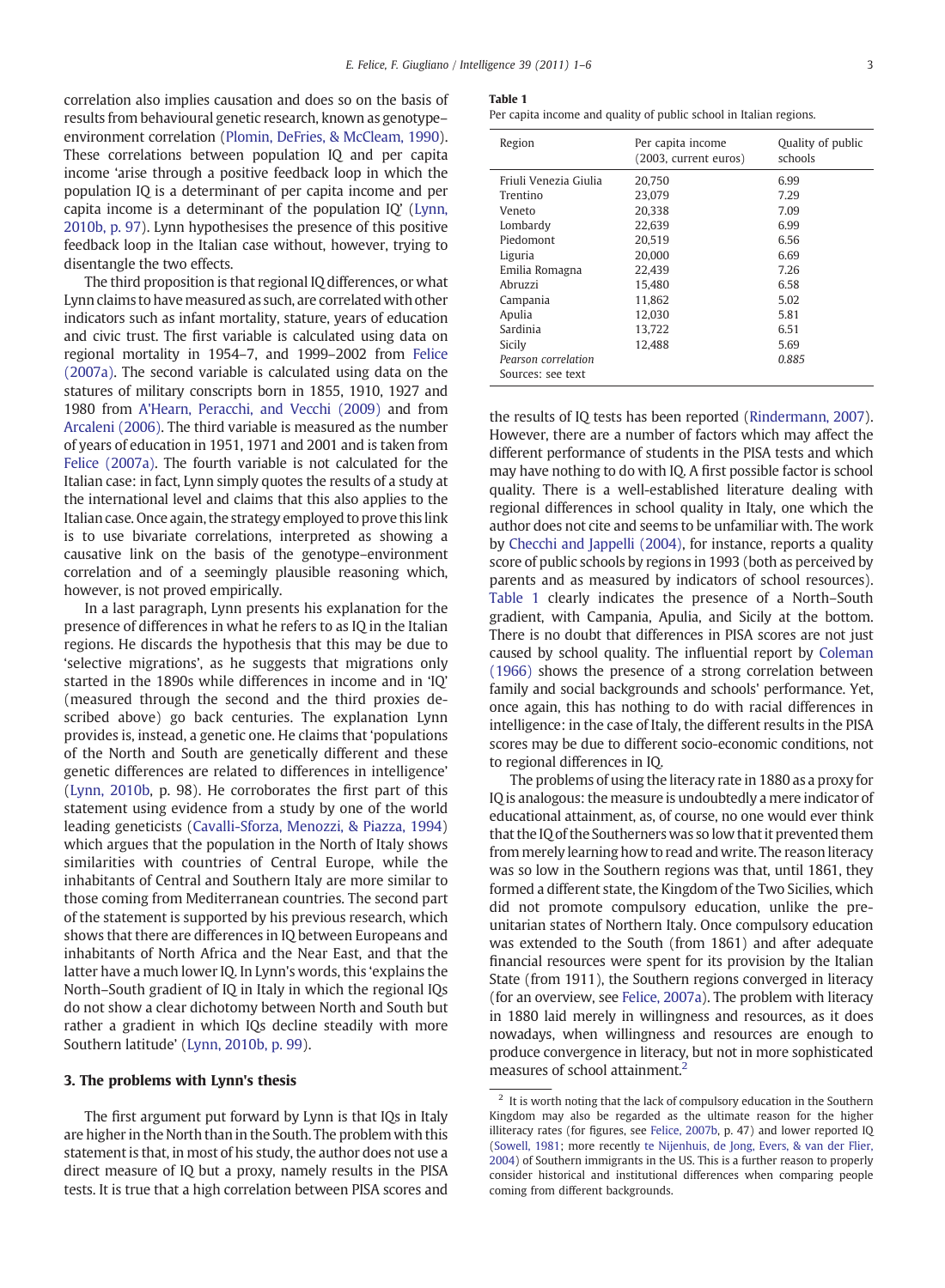Richard Lynn uses as a third proxy the number of 'significant figures' who were born in different parts of Italy between 1400 and 1950. We will discuss this proxy at greater length in a later part of this section. For the time being, it is sufficient to underline that the choice of significant figures made in [Murray](#page-5-0) [\(2003\)](#page-5-0) was the result of a rather arbitrary process, which can make conclusions derived on the basis of such data a selffulfilling prophecy. Furthermore, it is once again difficult to determine whether this proxy measures IQ or human capital: if a potential genius in literature does not receive some basic education, it is unlikely that he will become a writer.<sup>3</sup> Lastly, even if one ignores the first two criticisms, the number of significant figures is hardly representative of the average level of IQ of a population: the number of significant figures tells us something only about the upper tail of the distribution of IQ in a population and nothing about its mean.

The second argument presented by Lynn is that IQ differences explain most of the per capita income differences within Italy. This statement presumes that regional imbalances in income have remained more or less unchanged over centuries (allowing for a possible increase due to the onset of industrialization and, thus, of modern economic growth), something which is hinted at by the author at the very beginning of his article [\(Lynn, 2010b](#page-5-0), p. 93). However, this is not the case and the author does not cite the relevant literature. When he cites the estimates by [Eckaus \(1961\)](#page-5-0) presented in the work by [Peracchi \(2008\),](#page-5-0) Lynn fails to acknowledge that Peracchi only refers to them as half-century old 'guestimates' of regional income per capita. The reconstruction by Felice of regional GDP (see [Felice, 2007b](#page-5-0) and his articles therein cited), as well as estimates by [Federico \(2003\)](#page-5-0) for agriculture, and by [Daniele and Malanima \(2007\)](#page-5-0) for mid-nineteenth century, indicates that regional differences at the time of Unification and until the eve of World War I were not so pronounced. Above all, the rankings between the Southern and the Northern regions changed too. At the end of the nineteenth century, Campania, Sicily and Apulia were richer than Veneto or the Marche. Evidence on heights also indicates that differences were not permanent: [A'Hearn et al. \(2009\)](#page-5-0) show clear evidence of timevariation in the patterns of geographical variability of heights. Lynn cites this article, but he does not refer to this finding. Thus, the story is different from the one presumed by Lynn, as the pattern is one of variation rather than persistence. This particular pattern also invalidates Lynn's idea that permanent (i.e. racial) differences in IQ determine permanent differences in income. Differences in income were not permanent, implying that either they were not determined by IQ differences, or that IQ differences were not permanent and thus they were not attributable to racial factors. Obviously, this can also be extended to the third hypothesis formulated by Lynn: that regional IQ differences explain differences in education, infant mortality, stature, literacy and civic trust.

A further problem with the second hypothesis presented by Lynn is that there are substantial limitations to the statistical techniques used by the author. This problem also affects the results he obtains with regard to his third hypothesis, i.e. that differences in IQ cause differences in education, infant mortality, stature, literacy, and social capital. Firstly, Lynn makes an incorrect use of proxy variables. The correlation between an unmeasured variable (in this case, IQ) and its proxy (results in PISA tests) is a necessary condition for the validity of a proxy, not a sufficient one. For the proxy to measure the effect of the variable it is replacing on another variable, it must also be the case that the proxy used is uncorrelated with other unobserved variables in the original regression equation. In this case, Lynn is trying to explain the variation in income and other variables using IQ. However, there are variables, such as school quality or socio-economic conditions, which affect income but are not included in Lynn's model. When Lynn replaces the variable 'IQ', with the proxy 'results in the PISA test', for the proxy to be valid, it should be the case that results in the PISA tests are not correlated with these other indicators. However, as shown in [Table 1](#page-2-0) for the case of school quality, the correlation between PISA scores and income may be due to the fact that both variables are correlated with school quality and socio-economic conditions, not to the fact that they are both correlated with IQ.

A related problem is that Lynn makes use of bivariate correlations, without dealing at all with the endogeneity problem or with possible omitted-variable biases. Even the genotype–environment correlation which should justify the interpretation of correlation as a causative link, is neither tested nor discussed in the Italian case. This is problematic, as alternative interpretations could be given to the results obtained. To give only some examples, the high correlation between civic trust and the high PISA scores may suggest that civic trust is caused by high PISA scores, but it can also suggest that high civic trust can lead to better PISA scores (for example, because communities characterised by higher social capital tend to promote education more than communities where people trust each other less). Furthermore, differences in education, as well as in stature and infant mortality could be determined by income. Above all, income is only one possible control variable. Others could be at stake and be even more important, for example civic engagement, or even the degree of industrialisation (which at the early stages was correlated with higher infant mortality, see the evidence in [Felice, 2007b,](#page-5-0) [p.115](#page-5-0)). In this respect, we agree with [Wicherts, Borsboom, and](#page-5-0) [Dolan \(2009\)](#page-5-0) who support the thesis that national IQ may be just another indicator of development. In view of their results, the authors argue that 'the evidential support that national IQ studies yield concerning evolutionary theories cannot be considered strong […]. On the contrary, the evidence is weak at best, and irrelevant at worst' ([Wicherts et al., 2009,](#page-5-0) p. 95). This critique has been rebutted by [Lynn \(2010b\), Rushton](#page-5-0) [\(2010\) and Templer \(2010\).](#page-5-0) Yet, these authors fail to establish the ultimate cause of national differences in income and development, which, in turn, may determine, rather than be determined by, differences in IQ and brain size. $4$ 

 $3\text{ }$  The confusion of IQ and human capital is a problem which characterises all the three proxies used by Lynn and sufficient to draw skepticism on the article.

<sup>4</sup> For example, the work by [Diamond \(1997\)](#page-5-0) has argued that the reason why Sub-Saharian Africans and Australian Aborigines did not develop cattle was the lack of domesticable animals in their environment. Oddly enough, Diamond's work is cited by Lynn in his response to Witcherts et al., but only to state that 'the sole animal that we know for sure was tamed in Africa was the guinea fowl' [\(Diamond, 1997,](#page-5-0) p. 389; in [Lynn, 2010b,](#page-5-0) p. 101). Lynn fails to say that, according to Diamond, this was because of luck rather than intelligence.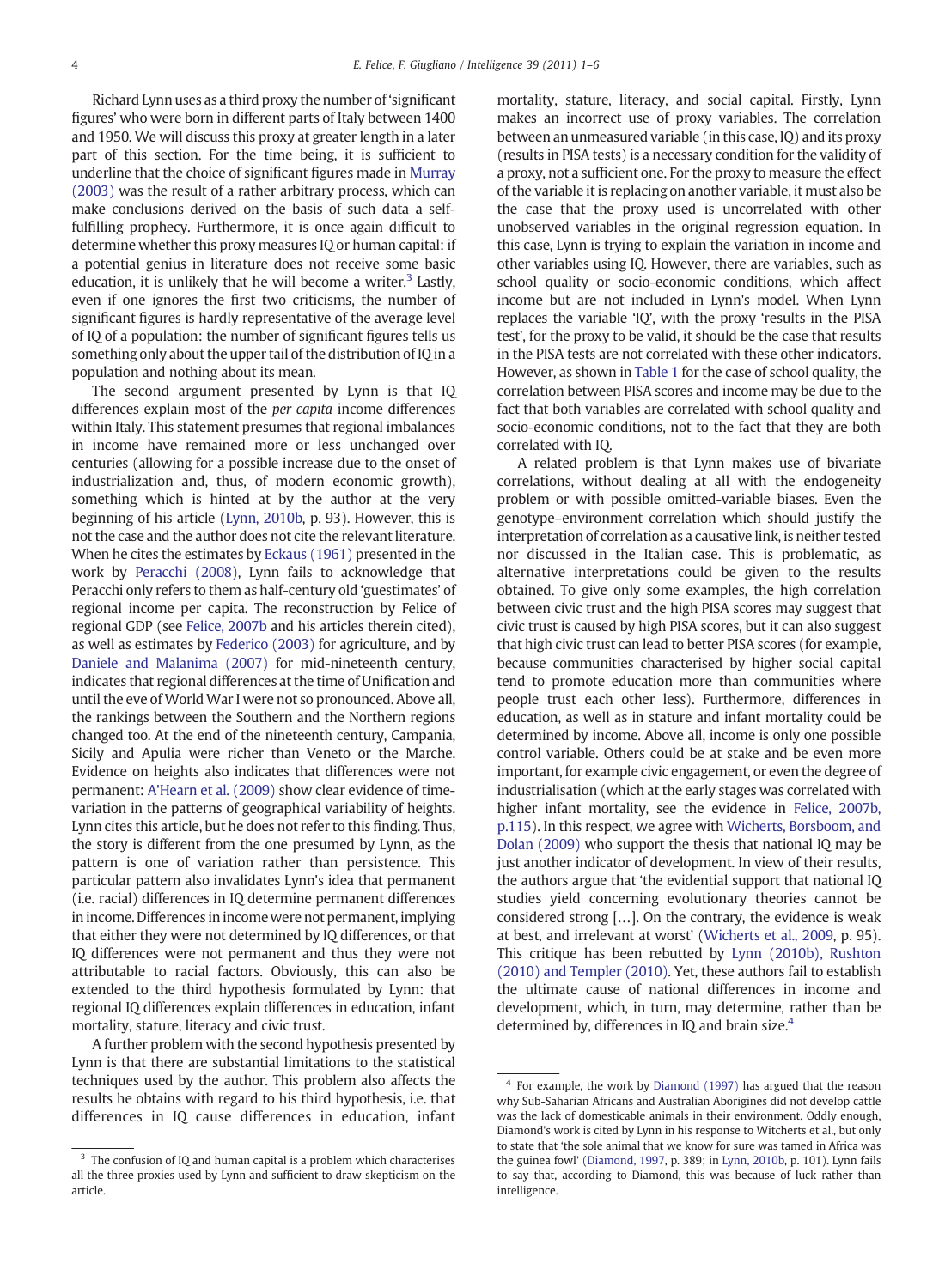<span id="page-4-0"></span>The statistical procedures adopted by Lynn are not acceptable, particularly if one does not share the author's a priori belief that the explanatory variable, IQ, is persistent through time and is genetically determined. This is the fourth crucial hypothesis of the paper. For Lynn, the peoples of the South have lower IQs because of their genetic admixture with populations from the Near East and Africa. We can accept the argument that, in broad terms, Southern Italians are genetically closer to populations from North Africa and the Near East. However, we do not accept the following argument, the one stating that they have lower IQ as a result of evolutionary factors. Firstly, it must be emphasised that ranking nations on the basis of IQ, as Lynn does, has been extensively criticised. For example, [Ervick \(2003\)](#page-5-0) has challenged the reliability of the IQ test scores conducted by Lynn on the basis of the heterogeneity of their design and of the sample sizes. He also criticised the technique used by Lynn to aggregate results from different tests and the lack of control variables.<sup>5</sup> We tend to side with this interpretation and find the approach taken by Lynn and his coauthors incorrect. Secondly, even if one accepts that genetic differences exist and that countries can be ranked according to their IQ, one can reject Lynn's theory with regard to the North– South divide in Italy on the basis of the evidence from history. When peoples from Mediterranean Africa and the Near East colonised the South of Italy, they were culturally, technologically (and probably economically) more advanced than the populations of Central and Northern Europe. This is probably true for the Carthaginians and is certainly true for the Greeks who colonised the coasts of Southern Italy (the so-called Magna Grecia, where eminent figures such as Pythagoras and Archimedes lived), or for the Arabs, who colonised Sicily in the ninth century A.D. According to Lynn's reasoning ([Lynn,](#page-5-0) [2010a,b\)](#page-5-0) this economic success would suggest that people from Africa and the near East had higher IQ than the Germanic populations.6 Hence, Southern Italians could benefit from genetic admixture with a population which was more, not less, intelligent than the one Northern Italians were mixing with. Thus, if there was any relation between race and culture in this long and interesting period, this would go in the opposite direction of the one presumed by Lynn.

It could be argued that the Arabs' technological development was due to cultural borrowing from the Greeks, who were Indo-Europeans (as the Germans), and thus genetically more intelligent than the Arabs ([Hart, 2007, p. 250](#page-5-0)). Yet, even this argument does not support Lynn's reasoning for two main reasons. Firstly, Lynn acknowledges that 'Central and Southern Italy are more similar to Greece and other Mediterranean countries' and that the Greeks were genetically different from Germanic populations and closer to the

Arabs ([Lynn, 2010b, p. 98](#page-5-0)). Hence, even if the superiority of the Arabs was due to their 'cultural borrowing' from the Greeks, this occurred from a population which had greater genetical proximity to them than to the Germans. Secondly, even if one accepts the argument of 'cultural borrowing', this is by no means an automatic process. The Germanic tribes who conquered the Roman Empire entered in contact with the Greek culture no less than the Arab tribes and, yet, were far less successful in their ability to perform 'cultural borrowing'. Once again, if there was any relation between race and culture in this long and interesting period (which we do not believe to be necessarily the case), this would go in the opposite direction of the one envisaged by Lynn.

Between the XI and the XIII century things changed, for Italy as for the rest of the Mediterranean basin (see [Malanima, 2009\)](#page-5-0). Northern Italy emerged as more developed than the South, at least in cultural terms, a reversal which is hard to explain through the use of persistent factors. Professor Lynn cites the impressive number of 'significant figures' who were born in Northern and Central Italy between 1400 and 1950. The divide with the South is impressive, but there are at least two points to be made. Firstly, although we know where these figures hail from, we ignore their genetic origins. Secondly, even ignoring this first point, we have the feeling that this divide would have been as impressive if one compared the North to the rest of Europe at least with respect to the XV and the XVI century (the Renaissance period). Conversely, we suspect that in the following centuries the performance of Central and Northern Italians was much less spectacular as compared to the rest of Europe. In short, the world of the Renaissance period was characterised by an unparalleled number of significant figures concentrated in a handful of regions (most of all, in Tuscany) and in a few centuries. If differences in the rate of significant figures were on a racial basis, these would have been roughly evenly distributed over time, as well as between Northern Italy and its Germanic Northern neighbours. However, this did not occur. Hence, the evidence provided by the significant figures indicator is not at all definitive, and we even suspect that, if this indicator was further developed to allow for international comparisons, it could prove the contrary of what the author claims: that its unbalanced distribution is related to cultural and institutional differences, not to racial ones.

#### 4. Concluding remarks

In the previous pages, we have argued that Lynn's thesis is based on a weak statistical methodology, that it is not supported by historical evidence and that the most important of his arguments — that racial differences determine a large part of differences in IQ — is probably wrong, at least when applied to the Italian context, where some races were culturally more advanced in some periods, while being more backwards in others.

In his article, Lynn frequently refers to loops, that is to a reciprocal feedback between differences in income and differences in IQ. As long as these references express a concern for the endogeneity problem — i.e. whether IQ differences determine differences in income, or vice versa the argument is interesting. Unfortunately, it remains undeveloped. If properly addressed, this argument could lead to a refinement of Lynn's statistical instruments which,

 $5$  A more recent and more elaborate critique is the one by Wicherts and colleagues ([Wicherts, Carlson, Dolan, & van der Maas, 2010a,b; Wicherts,](#page-5-0) [Dolan, & van der Maas, 2010\)](#page-5-0), who cast serious doubts over the reliability of Lynn's estimates for Sub-Saharian Africa (the debate is still open: see also the reply by [Lynn & Meisenberg, 2010](#page-5-0)).

<sup>6</sup> See the abstract of Lynn's response to [Wicherts, Dolan, & van der Maas](#page-5-0) [\(2010\)](#page-5-0): 'It is shown that contemporary differences in national and racial IQs can be identified at 10,000 years ago from differences in brain size, in making the Neolithic transition from hunter gathering to settled agriculture around 8,000 years ago, in the development of early civilizations around 6,000 years ago, and in scientific, mathematical, and technological advances during the last 2.5 thousand years' [\(Lynn, 2010a](#page-5-0), p. 100).